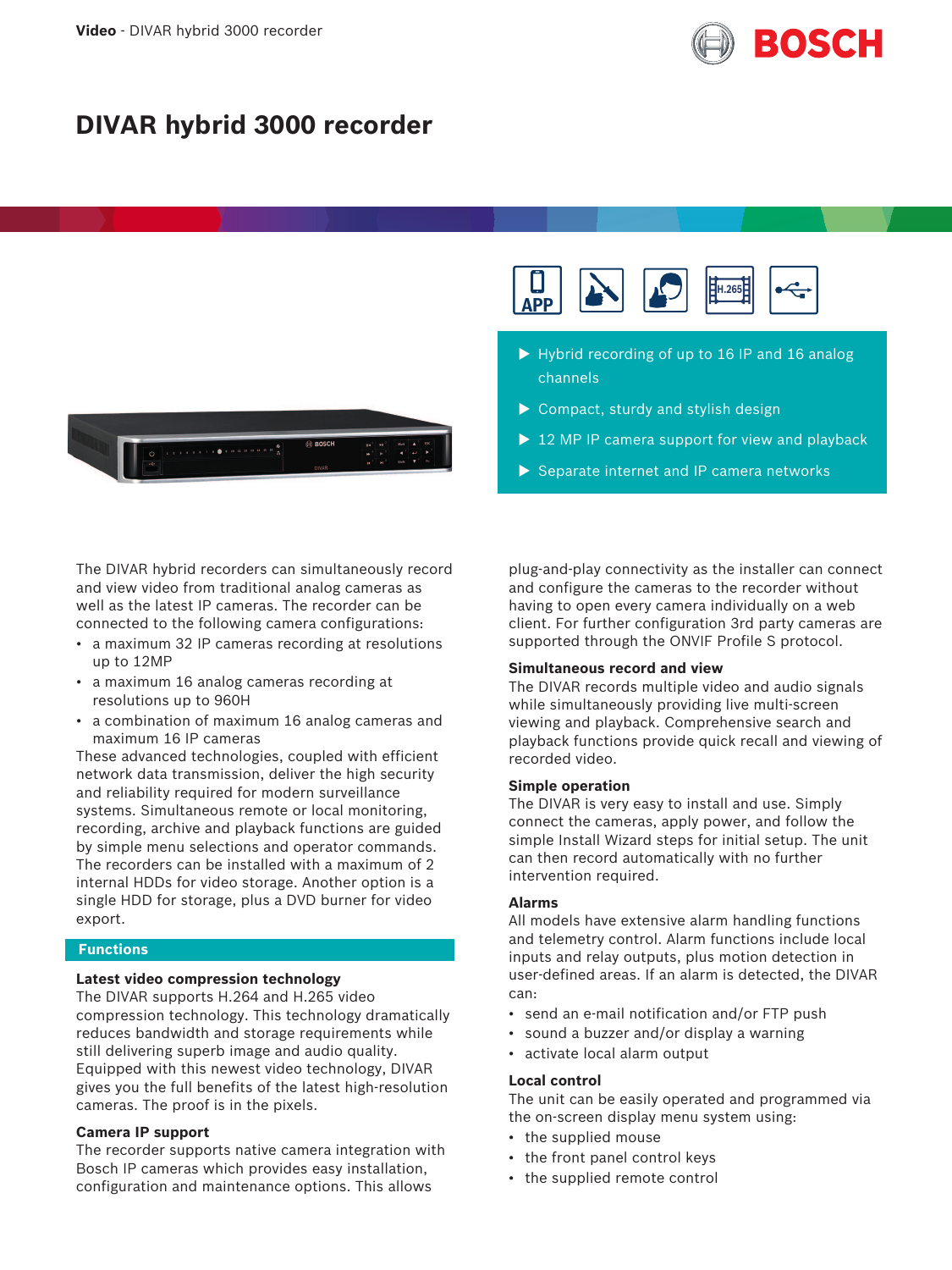• push notification

#### **Inputs and outputs**

Video inputs, audio inputs/output, and alarm inputs/ outputs are located on the rear panel. Two video connectors (VGA/HDMI) provide simultaneous output for monitor A for live display (with zoom) and playback (display can be frozen and zoomed). The displays allow full-screen, multi-screen, and sequenced viewing.

#### **Network control**

Use the PC software or built-in web application via a network for live viewing, playback, and configuration.

#### **Watermark**

The DIVAR includes an authenticity check for both local and remote archives, ensuring recording integrity. An Archive Player is provided for playback of secure video files and to check if video is authentic.

#### **Smartphone App**

A DIVAR Mobile Viewer app from Bosch for iOS and Android devices is available for:

- live and playback viewing
- recorder configuration
- PTZ control

This means you can watch live video from cameras connected to the DVR from anywhere in the world. You can also control focus, pan, tilt and zoom on PTZenabled cameras.

Furthermore, the Android smartphone App supports remote push notifications (no available on iOS). In this way you are automatically notified if an alarm occurs on the device and can take immediate action, even if you are not actively monitoring the system at that moment.

#### **DDNS**

Bosch offers its customers free Dynamic Domain Name Services (DDNS) for access to networkconnected devices via a "friendly" hostname without the need for costly static IP addresses. This makes it easier for uninterrupted access to important video from devices regardless of their location.

#### **Dome control**

The DIVAR can control IP pan/tilt/zoom (PTZ) equipment using commands sent via IP connection. It also supports Focus, Iris and Aux commands for Bosch cameras. RS‑485 / RS‑232 ports are available for serial communication to analog PTZ devices.

#### **Panoramic cameras**

The DIVAR supports dewarping of Bosch panoramic cameras. The following modes are supported: pan/tilt/ zoom (PTZ), panoramic, corridor and quad. Dewarping in the camera can also be selected if the connected IP panoramic camera supports this.

#### **Supported protocols**

The DIVAR supports Bosch protocol and Pelco P and D protocol.

#### **Certifications and approvals**

| <b>Standards</b>        |                                                                                                                                                                                                                                       |
|-------------------------|---------------------------------------------------------------------------------------------------------------------------------------------------------------------------------------------------------------------------------------|
| Alarm                   | EN 50130-5:2011, Alarm systems - Part 5:<br>Environmental test methods, Class I, Fixed equipment                                                                                                                                      |
| Lightning<br>protection | To ALL long input / output - and supply-wiring. Alarm<br>inputs and relay output, Video inputs and Outputs,<br>dome-control outputs, power-cable, Audio In/Out.<br>$\pm$ 0.5, 1kV line to line,<br>$\pm$ 0.5, 1 and 2kV line to earth |

# **EMC + Safety - Europe** EU Directives 2014/35/EU (LVD), 2014/30/EU (EMC), 2011/65/ EU (RoHS) EMC Emission EN 55032:2012/AC2013, class B EMC Immunity EN 50130-4:2011/A1:2014 EMC mains **Harmonics** EN 61000-3-2:2014 EMC Mains fluctuations EN 61000-3-3:2013 LVD Safety CB scheme + IEC/EN/UL 62368-1:2014/AC:2015 RoHS EN 50581:2012

#### **EMC + Safety - USA and Canada**

| EMC USA                 | 47 CFR part 15 (FCC), Class B      |
|-------------------------|------------------------------------|
| Safety USA (UL,<br>cUL) | UL 62368-1, Edition 2, Dec 1, 2014 |
| Safety Canada           | CAN/CSA-C22.2 No. 62368-1          |

#### **India**

| BIS (Bureau of | BIS registration for external Power adapter (comes / |
|----------------|------------------------------------------------------|
| Indian         | packed with the main product)                        |
| Standards)     |                                                      |

# **Australia**

ACMA EMC RCM logo on product label

| <b>Region</b> | <b>Regulatory compliance/quality marks</b> |                             |
|---------------|--------------------------------------------|-----------------------------|
| Australia     | <b>RCM</b>                                 | DOC SAL hybrid 3000         |
|               | <b>RCM</b>                                 | DOC SAL Variant hybrid 3000 |
| Europe        | <b>CE</b>                                  | AR18-20-B004                |
| USA           | UL                                         | FCC & UL                    |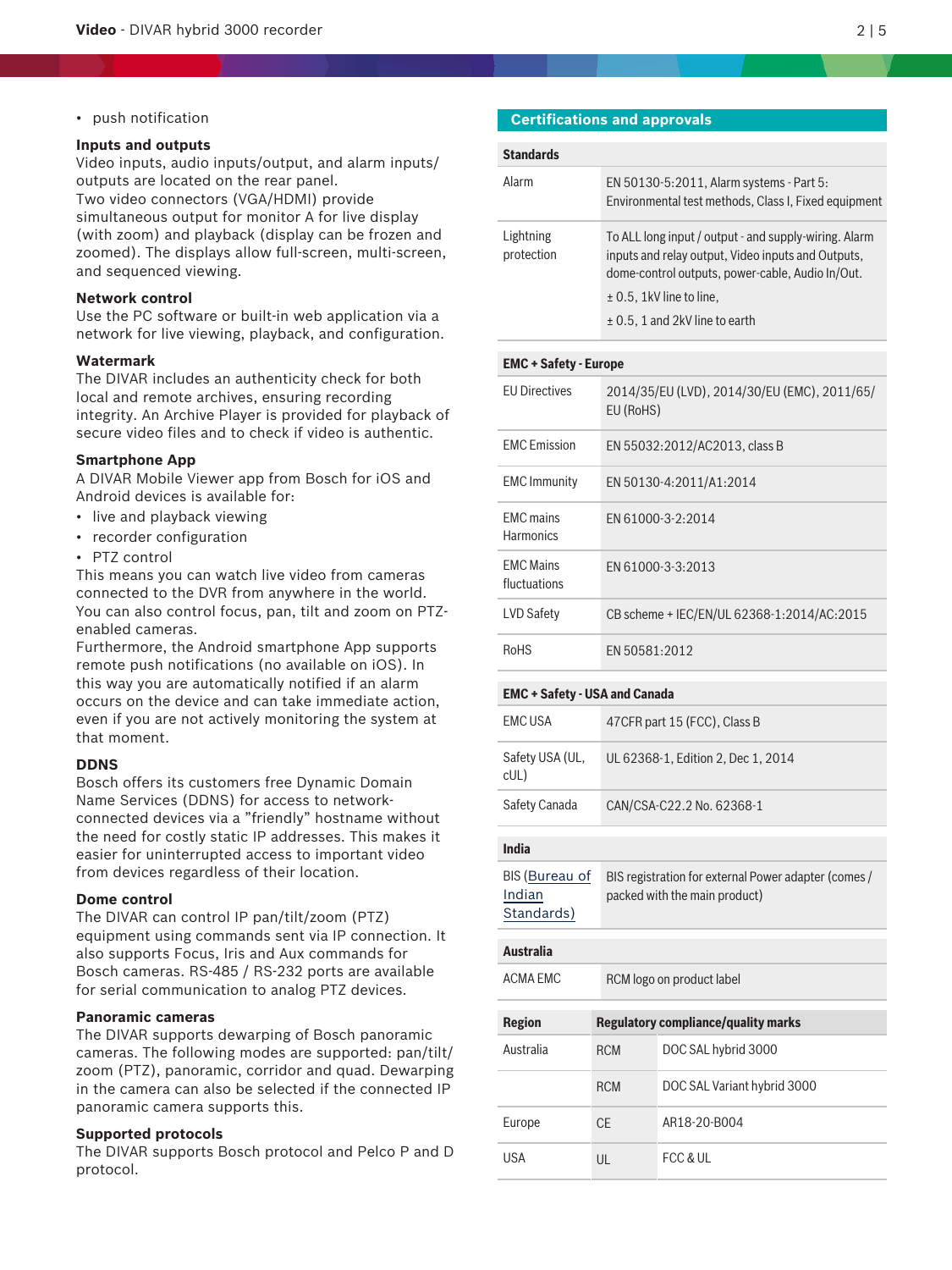

#### **VIDEO IN**

16 BNC for connecting max. 16 analog cameras

#### 归

Max. 16 IP cameras connected via external switch (if no analog cameras are connected, an extra 16 IP cameras can be connected)

# 옮

RJ45 Ethernet connection (10/100/1000Base-T according to IEEE802.3)

#### **VGA MON.A**

1 D-SUB (Monitor output)

#### **HDMI MON.A**

1 HDMI (Monitor output)

## **HDMI MON.B**

1 HDMI (output for spot monitor that supports live multiscreen); resolution 1080p (1920x1080)

#### **ALARMIN**

16 screw terminal inputs, cable diameter AWG26‑16 (0.4-1.29 mm)

#### **ALARM OUT**

3 screw terminal outputs, cable diameter AWG26‑16 (0.4-1.29 mm

#### **AUDIO IN**

4 RCA (Audio inputs)

#### **AUDIO OUT**

1 RCA (Audio output)

#### **MIC IN**

1 RCA (Audio input)

#### **RS-485**

Screw terminal output (Dome control)

#### **RS-232**

DB9 male, 9-pin D-type (Dome control)

#### $\leftarrow$

One front (2.0) and two rear (3.0) USB connectors for mouse or USB memory device

### **Power input with On/Off switch**

12 VDC (5 A)

AC input adapter: 100~240 VAC, 50-60 Hz, 1.5 A

# ⊕

Ground connection

### **Technical specifications**

| <b>Mechanical</b>                               |                                                                                                                         |  |  |  |
|-------------------------------------------------|-------------------------------------------------------------------------------------------------------------------------|--|--|--|
| Dimensions (WxDxH)                              | 375 x 323 x 53 mm (14.8 x 12.7 x 2.1 in)                                                                                |  |  |  |
| Weight (excluding<br>HDD(s) and DVD)            | $4.13$ kg $(9.1$ lb) approx.                                                                                            |  |  |  |
| <b>Power</b>                                    |                                                                                                                         |  |  |  |
| External power adapter<br>AC input              | 100-240 VAC; 50-60 Hz; 1.5 A                                                                                            |  |  |  |
| Power adapter DC<br>output                      | 12 VDC; 5 A                                                                                                             |  |  |  |
| RTC battery on main<br><b>PCB</b>               | Lithium CR2032, 3 VDC                                                                                                   |  |  |  |
| Maximum power<br>consumption (no HDD)           | 20 W                                                                                                                    |  |  |  |
| <b>Environmental</b>                            |                                                                                                                         |  |  |  |
| Operating temperature<br>(incl. HDD(s) and DVD) | +0°C to +40°C (+32°F to +104°F)                                                                                         |  |  |  |
| Storage temperature                             | $-40^{\circ}$ C to +70 $^{\circ}$ C ( $-40^{\circ}$ F to +158 $^{\circ}$ F)                                             |  |  |  |
| Operating humidity                              | <93% non-condensing                                                                                                     |  |  |  |
| Storage humidity                                | <95% non-condensing                                                                                                     |  |  |  |
| Video storage                                   |                                                                                                                         |  |  |  |
| Internal storage options                        | Max. 2 SATA HDD or 1 SATA HDD + 1 DVD (R/<br>RW)<br>Max. capacity per HDD: 6 TB<br>Max. supported speed per HDD: 6 Gb/s |  |  |  |
| <b>Alarms and detections</b>                    |                                                                                                                         |  |  |  |
| Motion detection set by<br>camera               | Essential or Intelligent Video Analytics (IVA),<br>Motion +                                                             |  |  |  |
| Alarm activations                               | Video loss, motion detection, input alarm, system<br>alarm                                                              |  |  |  |
|                                                 |                                                                                                                         |  |  |  |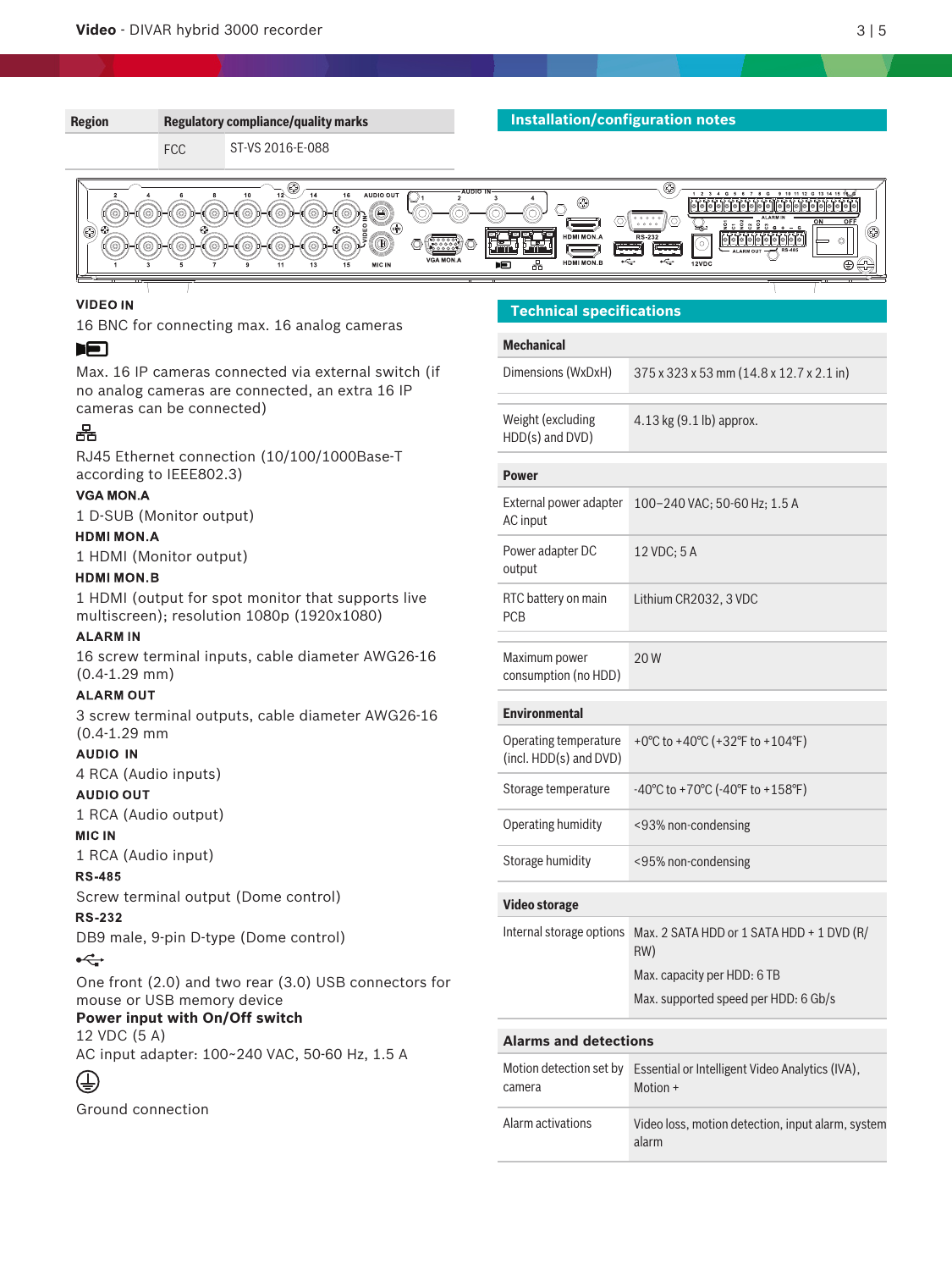| <b>Alarms and detections</b> |                                                                                                                          |  |  |  |
|------------------------------|--------------------------------------------------------------------------------------------------------------------------|--|--|--|
| Events triggered by<br>alarm | Recording, PTZ movement, alarm out, email,<br>buzzer, screen message, Mon A and B activated,<br>mobile push notification |  |  |  |
| Inputs                       | 16 inputs configurable NO/NC, max. input<br>voltage 12 VDC +/-10%                                                        |  |  |  |
| Outputs                      | 5 relay outputs, 1 open collector                                                                                        |  |  |  |
| Relay contact                | Max. rated, 30 VDC, 2 A continuous or 125 VAC,<br>1 A (activated)                                                        |  |  |  |
| <b>Exporting</b>             |                                                                                                                          |  |  |  |
| DVD (optional)               | Built-in DVD+R/RW writer                                                                                                 |  |  |  |
| USB                          | Flash memory or external HDD (FAT32)                                                                                     |  |  |  |
| Network                      | Web Client software or Video Client                                                                                      |  |  |  |
| <b>Playback</b>              |                                                                                                                          |  |  |  |
| Multi-channel                | Simultaneous 1/4/9/16 channels                                                                                           |  |  |  |
| Mode                         | Forward, reverse, slow play, fast play, frame-by-<br>frame                                                               |  |  |  |
| Search                       | Time, channel, type, smart                                                                                               |  |  |  |
| Network                      | Video Client, Web client, App                                                                                            |  |  |  |
| Restrict                     | Restrict video by user rights for viewing                                                                                |  |  |  |
| Protection                   | Protect video against overwriting                                                                                        |  |  |  |
| <b>Retention time</b>        | Automatically delete recordings after 1 to 365<br>days                                                                   |  |  |  |
| <b>Recording</b>             |                                                                                                                          |  |  |  |
| Decoding compression         | H.265/H.264/MJPEG                                                                                                        |  |  |  |
| Speed                        | Max. 60 IPS per channel, configurable                                                                                    |  |  |  |
| <b>Bit rate</b>              | 16 kbps to 24 Mbps per channel                                                                                           |  |  |  |
| <b>Record interval</b>       | 1~120 min (default: 60 min), Pre-record:<br>1~30 sec. Post-record: 10~300 sec                                            |  |  |  |
| Mode                         | Manual, Scheduled (regular, motion detection,<br>alarm), Stop                                                            |  |  |  |
| <b>Network control</b>       |                                                                                                                          |  |  |  |
| Ethernet                     | RJ45 port (10/100/1000 Mbps)                                                                                             |  |  |  |
| PC software                  | Video Client, Web client                                                                                                 |  |  |  |

| <b>Network control</b>            |                                                                                                                                     |  |
|-----------------------------------|-------------------------------------------------------------------------------------------------------------------------------------|--|
| APP <sub>S</sub>                  | iPhone, Android                                                                                                                     |  |
| User access                       | Maximum 128 users. Bosch advises a maximum<br>of 4 simultaneous connections. More<br>connections can cause performance limitations. |  |
| Protocols                         | HTTP, HTTPS, TCP/IP, IPv4/IPv6, UPnP, RTSP,<br>UDP, SMTP, NTP, DHCP, DNS/DDNS, IP Filter,<br>PPPoE, FTP                             |  |
| <b>Video performance</b>          |                                                                                                                                     |  |
|                                   | Maximum camera inputs 16 analog + 16 IP or 32 IP                                                                                    |  |
| Maximum incoming<br>bandwidth     | 320 Mbps                                                                                                                            |  |
| Maximum recording<br>bandwidth    | 256 Mbps                                                                                                                            |  |
| Maximum transmission<br>bandwidth | 128 Mbps                                                                                                                            |  |
| <b>Resolution IP camera</b>       | 12MP, 8MP, 6MP, 5MP, 3MP, 1.3MP, 1080p,<br>720p                                                                                     |  |
| Resolution analogue<br>camera     | 960H, D1, HD1, CIF, QCIF                                                                                                            |  |
| <b>Display</b>                    |                                                                                                                                     |  |
| <b>Resolution IP camera</b>       | 3840×2160, 1920×1080, 1280×1024,<br>1280×720, 1024×768                                                                              |  |
| Resolution analogue<br>PAL        | 970x576, 704x576, 352x576, 352x288,<br>176x144                                                                                      |  |
| Resolution analogue<br>NTSC       | 960x480, 704x480, 352x480, 352x240,<br>176x120                                                                                      |  |
| OSD                               | Camera title, Time, Video loss, Motion detection,<br>Recording, PTZ                                                                 |  |
| <b>Audio</b>                      |                                                                                                                                     |  |
| Input                             | 4 channel (via RCA) 200 to 3000 mV, 10 kOhm                                                                                         |  |
| <b>MIC</b> Input                  | 1 channel (via RCA) 200 to 3000 mV, 10 kOhm                                                                                         |  |
| Output                            | 1 channel (via RCA) 200 to 3000 mV, 5 kOhm                                                                                          |  |
| Direction                         | Bidirectional (audio input and output connected<br>via device)                                                                      |  |